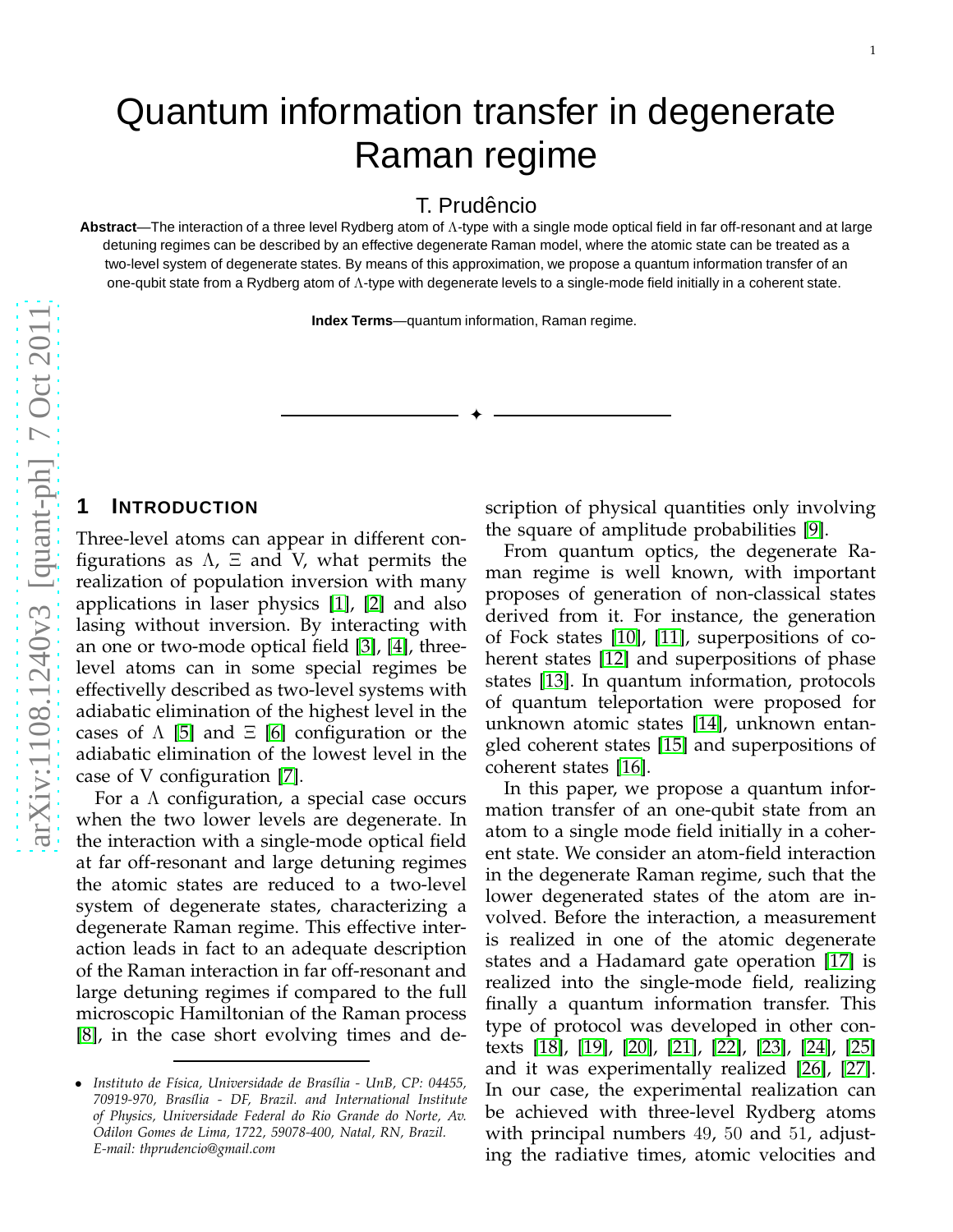detuning to the single-mode coupling in the situation of degenerate Raman interaction [\[28\]](#page-4-6), [\[29\]](#page-4-7), [\[30\]](#page-4-8), [\[31\]](#page-4-9), [\[32\]](#page-4-10), [\[33\]](#page-4-11). On the other hand, Hadamard and NOT operations, one-qubit gate operations, can be implemented using linearoptical apparatus [\[34\]](#page-4-12).



<span id="page-1-0"></span>Fig. 1. (Color online) Scheme of degenerate Raman interaction.

We denote the three levels of the three-level Rydberg atom of  $\Lambda$ -type by  $|g\rangle$ ,  $|e\rangle$  and  $|f\rangle$ . Due to the degeneracy,  $|g\rangle$  and  $|e\rangle$  have same frequency  $\omega_0$ . The frequency  $\omega_f$  is associated to  $|f\rangle$ . The single-mode field is initially in a coherent state  $|\alpha\rangle$  with frequency  $\omega$  (See figure [1\)](#page-1-0). Under atom-field degenerate Raman coupling the following relation is satisfied

$$
\omega_f - \omega_0 = \Delta + \omega, \tag{1}
$$

where  $\Delta$  is the detuning between the atomic transition (  $\omega_f - \omega_0$ ) and the single-mode frequency  $\omega$ . In the case of large detuning, the upper state  $|f\rangle$  can be adiabatically eliminated [\[4\]](#page-3-3).

In the case of large detuning, short evolving times and physical quantities that only involve the square of the amplitude probabilities, the following effective Hamiltonian can be considered  $(\hbar = 1)$  [\[8\]](#page-3-7)

<span id="page-1-1"></span>
$$
\hat{H}_{ef} = \hat{n}\beta(|e\rangle\langle g| + \text{h. c.}),\tag{2}
$$

where  $\beta = -\lambda^2/\Delta$  is the effective atom-field coupling,  $\lambda$  is the transition coupling from the lower states (  $|e\rangle$  and  $|g\rangle$ ) to the upper state  $(|f\rangle)$ ,  $\hat{n} = \hat{a}^{\dagger} \hat{a}$  is the number operator,  $\hat{a}$  and  $\hat{a}^{\dagger}$ the creation and annihilation operators acting on the single-mode field.

In order to include effects of Stark shifts the term

$$
\hat{H}_S = \hat{n}\beta(|g\rangle\langle g| + |e\rangle\langle e|),\tag{3}
$$

<span id="page-1-2"></span>
$$
\hat{H} = \hat{H}_S + \hat{H}_{ef}.
$$
\n(4)

For the single-mode field initially in the coherent state  $|\alpha\rangle$ , the hamiltonian [\(4\)](#page-1-2) has validity when the following inequalities [\[9\]](#page-3-8) are satisfied

<span id="page-1-6"></span>
$$
\Delta^2 \gg 2|2\lambda\alpha|^2,\tag{5}
$$

and

<span id="page-1-5"></span>
$$
t \ll \frac{3\Delta^3}{4|\lambda\alpha|^4}.\tag{6}
$$

The time evolution during a time  $t$  of an initial state of an atom in a superposed state of the form  $c_g|g\rangle + c_e|e\rangle$ ,  $|c_g|^2 + |c_e|^2 = 1$ , and a field in a coherent state  $|\alpha\rangle$  under the interaction [\(4\)](#page-1-2) is given by

<span id="page-1-3"></span>
$$
|\psi(t)\rangle = (c_+e^{-2i\hat{n}\beta t} - c_-)|g,\alpha\rangle + (c_+e^{-2i\hat{n}\beta t} + c_-)|e,\alpha\rangle,
$$
 (7)

where

<span id="page-1-4"></span>
$$
c_{\pm} = \frac{1}{2} (c_e \pm c_g).
$$
 (8)

We can also write the state [\(7\)](#page-1-3) as

$$
|\psi(t)\rangle = (c_{+}|e^{-2i\beta t}\alpha\rangle - c_{-}|\alpha\rangle)|g\rangle
$$
  
+ 
$$
(c_{+}|e^{-2i\beta t}\alpha\rangle + c_{-}|\alpha\rangle)|e\rangle.
$$
 (9)

In the case  $c_g = 1$ ,  $c_e = 0$ , corresponding to evolution of the ground state  $|g\rangle$ , we have

$$
|\psi(t)\rangle = \frac{1}{2} (|e^{-2i\beta t}\alpha\rangle + |\alpha\rangle) |g\rangle
$$
  
+ 
$$
\frac{1}{2} (|e^{-2i\beta t}\alpha\rangle - |\alpha\rangle) |e\rangle,
$$
 (10)

and in the case  $c_q = 0$ ,  $c_e = 1$ , corresponding to evolution of the excited state  $|e\rangle$ , we have

$$
\begin{aligned} |\psi(t)\rangle &= \frac{1}{2} \left( |e^{-2i\beta t} \alpha \rangle - |\alpha \rangle \right) |g\rangle \\ &+ \frac{1}{2} \left( |e^{-2i\beta t} \alpha \rangle + |\alpha \rangle \right) |e\rangle. \end{aligned} \tag{11}
$$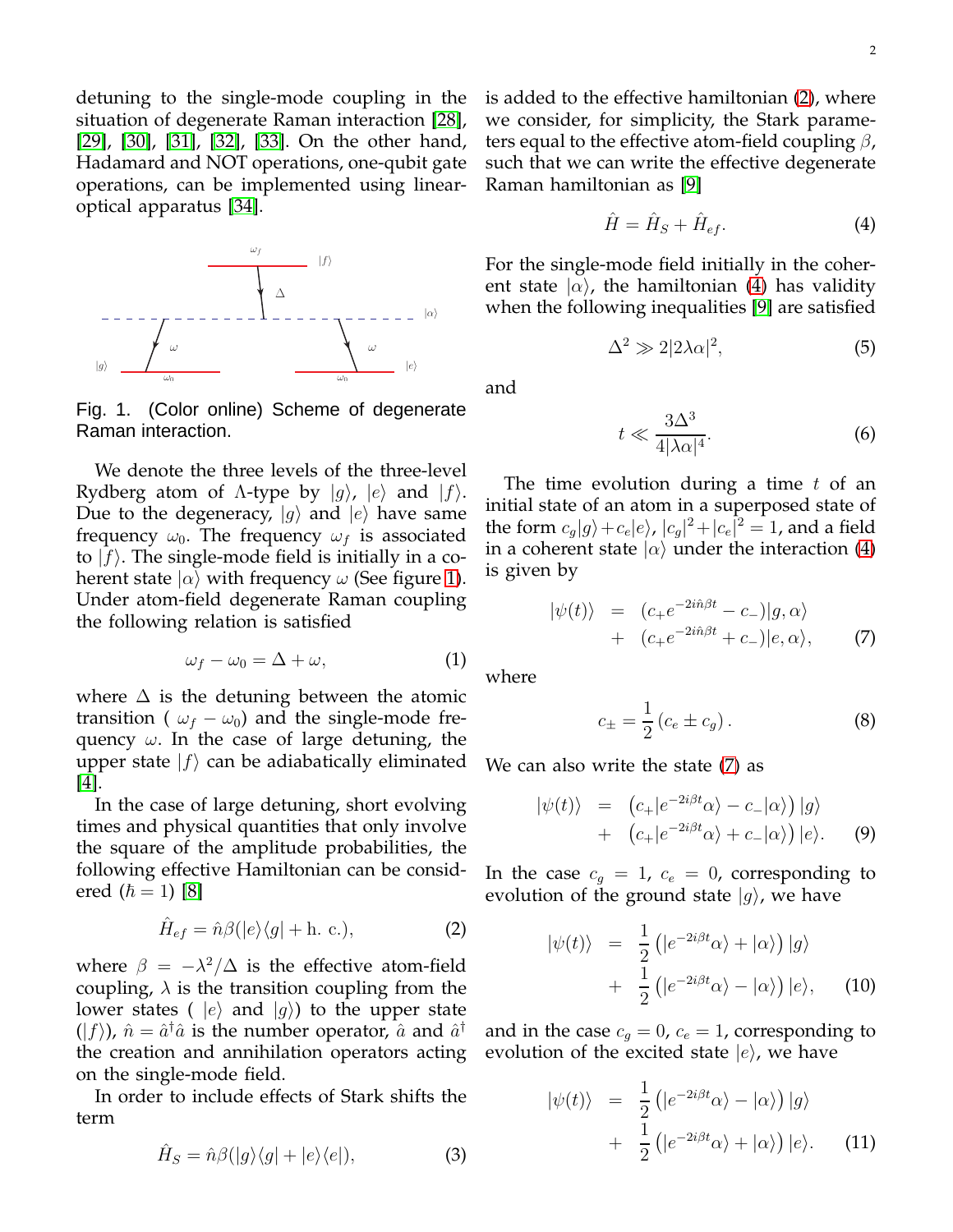## **2 QUANTUM INFORMATION TRANSFER IN DEGENERATE RAMAN INTERACTION REGIME**

The single-mode field is initially in a coherent state  $|\alpha\rangle$ . At degenerate Raman interaction regime, the upper level  $|f\rangle$  of the three level Rydberg atom of Λ-type can be neglected, reducing to a two-level system described by the following state

<span id="page-2-0"></span>
$$
|\phi\rangle = c_g|g\rangle + c_e|e\rangle, \qquad (12)
$$

where

$$
|c_g|^2 + |c_e|^2 = 1.
$$
 (13)

In this way, the interaction between the single mode field  $|\alpha\rangle$  and the atomic state  $|\phi\rangle$  is given by the effective Raman interaction [\(4\)](#page-1-2).

We want to realize the transfer of the unknown coefficients  $c_q$  and  $c_e$  from the atom to the single mode field in such a way that in the final step, we will have quantum state transfer from atom to the single mode field. As the atom in the form [\(12\)](#page-2-0) corresponds to one qubit state, it will correspond to quantum state transfer of one qubit state.

The atom-field interaction occur during a time  $t$ , leading the system to achieve the following state

$$
\begin{array}{rcl}\n|\psi_{\alpha\alpha'}\rangle &=& \left(c_{+}|\alpha'\rangle - c_{-}|\alpha\rangle\right)|g\rangle \\
&+ & \left(c_{+}|\alpha'\rangle + c_{-}|\alpha\rangle\right)|e\rangle,\n\end{array}\n\tag{14}
$$

where  $c_{\pm}$  is given by [\(8\)](#page-1-4) and  $\alpha'$  is related to  $\alpha$ by means of

<span id="page-2-1"></span>
$$
\alpha' = e^{-2i\beta t} \alpha.
$$
 (15)

Measuring the atom in the excited state  $|e\rangle$ , the field is projected into the state

$$
|\phi_{+}\rangle = c_{+}|\alpha'\rangle + c_{-}|\alpha\rangle, \qquad (16)
$$

and the measurement of the atom in the ground state  $|g\rangle$ , the field is projected into the state

$$
|\phi_{-}\rangle = c_{+}|\alpha'\rangle - c_{-}|\alpha\rangle. \tag{17}
$$

We choose the time of interaction  $t = \pi/2\beta$  such that from [\(15\)](#page-2-1) we have

<span id="page-2-2"></span>
$$
|\phi_{\pm}\rangle = c_{+}|-\alpha\rangle \pm c_{-}|\alpha\rangle. \tag{18}
$$

Now, taking into account the projection relations of coherent states [\[35\]](#page-4-13)

$$
\langle \alpha | \alpha \rangle = 1, \tag{19}
$$

$$
\langle \alpha | - \alpha \rangle = e^{-2|\alpha|^2}, \tag{20}
$$

By chosing  $|\alpha|$  suficiently large, but still satisfying degenerate Raman regime given by the inequalities [\(6\)](#page-1-5) and [\(5\)](#page-1-6) , we have

$$
\langle \alpha | - \alpha \rangle \approx 0. \tag{21}
$$

In this case,  $|\alpha\rangle$  and  $|-\alpha\rangle$  are orthonormal states and the single mode field is described as a two-level system generated by the coherent states  $|\alpha\rangle$  and  $|-\alpha\rangle$  and capable of storing the qubit state expressed by the atomic state [\(12\)](#page-2-0).

We note that the coeficients in [\(18\)](#page-2-2) do not correspond to  $c_q$  and  $c_e$ , but are related to these by means of relations in [\(8\)](#page-1-4) or the following

$$
c_{+} + c_{-} = c_{e}, \t\t(22)
$$

$$
c_{+} - c_{-} = c_{g}. \t\t(23)
$$

We then realize a Hadamard operation on the field state by means of the action the following operators  $\hat{A}_{\alpha}$  defined by

$$
\hat{A}_{\alpha} = |-\alpha\rangle\langle-\alpha| - |\alpha\rangle\langle\alpha| + |\alpha\rangle\langle-\alpha|
$$
  
+ 
$$
|-\alpha\rangle\langle\alpha|,
$$
 (24)

corresponding to a Hadamard operator [\[17\]](#page-3-16)

$$
\frac{1}{\sqrt{2}}\left(|0\rangle\langle 0| - |1\rangle\langle 1| + |1\rangle\langle 0| + |0\rangle\langle 1|\right),\qquad(25)
$$

where we disconsider the factors of  $1/\sqrt{2}$  and make the correspondence  $|0\rangle \rightarrow |-\alpha\rangle$  and  $|1\rangle \rightarrow$  $|\alpha\rangle$ .

The operator  $\hat{A}_{\alpha}$  acts on  $|\alpha\rangle$  and  $|-\alpha\rangle$  in the following way (see figure [2\)](#page-3-21)

$$
\hat{A}_{\alpha}|\alpha\rangle = -|\alpha\rangle + |-\alpha\rangle, \tag{26}
$$

$$
\hat{A}_{\alpha}| - \alpha \rangle = |\alpha\rangle + | - \alpha \rangle, \tag{27}
$$

The action of the operator  $\hat{A}_{\alpha}$  on the field  $|\phi_{+}\rangle$  leads single mode field to the following state

<span id="page-2-3"></span>
$$
\hat{A}_{\alpha}|\phi_{+}\rangle = c_{e}|-\alpha\rangle + c_{g}|\alpha\rangle, \tag{28}
$$

corresponding to a quantum information transfer when the atom is detected in the excited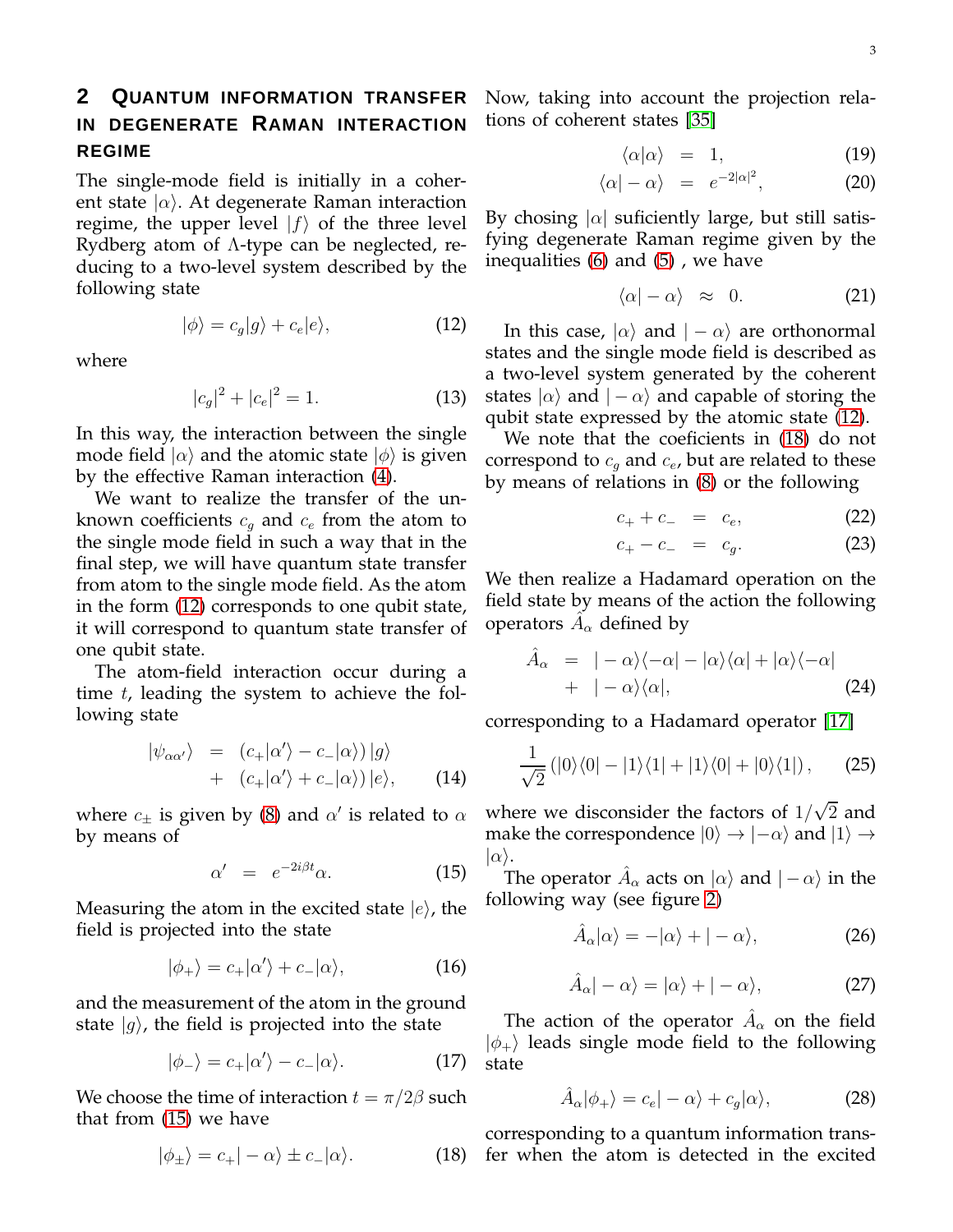

Fig. 2. (Color online) Scheme of  $|\alpha\rangle$  and  $| \alpha$ ) states (blue arrows) and the transformations under Hadamard operation (red arrows).

<span id="page-3-21"></span>

<span id="page-3-22"></span>Fig. 3. (Color online) Scheme of  $|\phi_+\rangle$  and  $|\phi_-\rangle$ states (blue arrows) and the transformations under Hadamard operation (red arrows).

state  $|e\rangle$ . On the other hand, the action of  $\hat{A}_{\alpha}$ on the field  $|\phi_-\rangle$  leads to the state

<span id="page-3-23"></span>
$$
\hat{A}_{\alpha}|\phi_{-}\rangle = c_{g}|-{\alpha}\rangle + c_{e}|\alpha\rangle, \qquad (29)
$$

corresponding to a quantum information transfer when the atom is detected in the ground state  $|g\rangle$  (see figure [3\)](#page-3-22).

## **3 CONCLUSION**

In conclusion, we have proposed a protocol of quantum information transfer where the atomfield interacts in degenerate Raman regime, an atomic measurement in any one of the de- generate states is realized and then a Hadamard gate operation is applied into the field, storing in the single-mode field the qubit information present initially in the atom.

Independent of the final state in which the atom is detected ( ground  $|g\rangle$  or excited state  $|e\rangle$ ), the action of the Hadamard operator  $\hat{A}_\alpha$  on

the field after the interaction leads to a quantum information transfer of the coefficients  $c_q$ and  $c_e$  from the atom to the single-mode field.

The order of the coefficients in [\(28\)](#page-2-3) and [\(29\)](#page-3-23) does not matter in our protocol and their interchange could be realized by means of a NOT operation.

Storage of quantum information and its carriage are fundamental problems to the realization of quantum computers, motivating important achievements. In this propose, a simple quantum information transfer was proposed. This situation can be applied in quantum circuits where a qubit comes from an atom qubit state and is stored in a single-mode field qubit state.

#### **ACKNOWLEDGMENTS**

The author thanks CAPES (Brazilian government agency) for financial support.

#### <span id="page-3-0"></span>**REFERENCES**

- [1] V. Vedral, *Modern Foundations of Quantum Optics* (Imperial College Press, London, 2005).
- <span id="page-3-1"></span>[2] C. Wei, D. Suter, A. S. M. Windsor, N. B. Manson, Phys. Rev. A, **58** (1998) 2310.
- <span id="page-3-3"></span><span id="page-3-2"></span>[3] G. R. Agarwal, Phys. Rev. A, **1** (1970) 1445.
- <span id="page-3-4"></span>[4] C. C. Gerry, J. H. Eberly, Phys. Rev. A **42** (1990) 6805.
- <span id="page-3-5"></span>[5] Y. Wu, Phys. Rev. A **54** (1996) 1586.
- <span id="page-3-6"></span>[6] Y. Wu, X. Yang, Phys. Rev. A **56** (1997) 2443.
- [7] Z. XinHua, Y. ZhiYong, X. PeiPei, Sci. China Ser. G Phys Mec. Atron. **52** (2009) 1034.
- <span id="page-3-8"></span><span id="page-3-7"></span>[8] L. Xu, Z-F. Luo, Z-M. Zhang, J. Phys. B, **27** (1994) 1649.
- <span id="page-3-9"></span>[9] L. Xu, Z-M. Zhang, Z. Phys. B **95** (1994) 507.
- [10] A. T. Avelar, T. M. Rocha Filho, L. Losano, B. Baseia, Phys. Lett. A **340** (2005) 74.
- <span id="page-3-10"></span>[11] L. P. A. Maia, B. Baseia, A. T. Avelar, J. M. C. Malbouisson, J. Opt. B: Quantum. Semiclass. Opt. **6** (2004) 351.
- <span id="page-3-11"></span>[12] S-B. Zheng, G-C. Guo, Quantum Semiclass. Opt. **9** (1997) L45.
- <span id="page-3-12"></span>[13] A. T. Avelar, L. A. de Souza, T. M. da Rocha Filho, B. Baseia, J. Opt. B: Quantum Semiclass. Opt. **6** (2004) 383.
- <span id="page-3-14"></span><span id="page-3-13"></span>[14] S-B. Zheng, G-C. Guo, Phys. Lett. A, **232** (1997) 171.
- <span id="page-3-15"></span>[15] M. Feng, M. A. S. She, Comm. Theor. Phys. **47** (2007) 330.
- <span id="page-3-16"></span>[16] S-B. Zheng, Chin. Phys. Journal, **42** (2004) 35.
- [17] M. A. Nielsen, I. L. Chuang, *Quantum Computation and Quantum Information* (Cambridge University Press, Cambridge, 2000).
- <span id="page-3-17"></span>[18] J. I. Cirac, P. Zoller, H. J. Kimble, H. Mabuchi, Phys. Rev. Lett., **78** (1997) 3221.
- <span id="page-3-18"></span>[19] Z-B. Feng, Z-L. Cai, C. Zhang, L. Fan, T. Feng, Optics Communications, **283** (2010) 3221.
- <span id="page-3-19"></span>[20] J. Zhang, K. Peng, S. L. Braunstein, Phys. Rev. A, **68** (2003) 013808.
- <span id="page-3-20"></span>[21] M. Partenostro, G. M. Palma, M. S. Kim, G. Falci, Phys. Rev. A, **71** (2005) 042311.